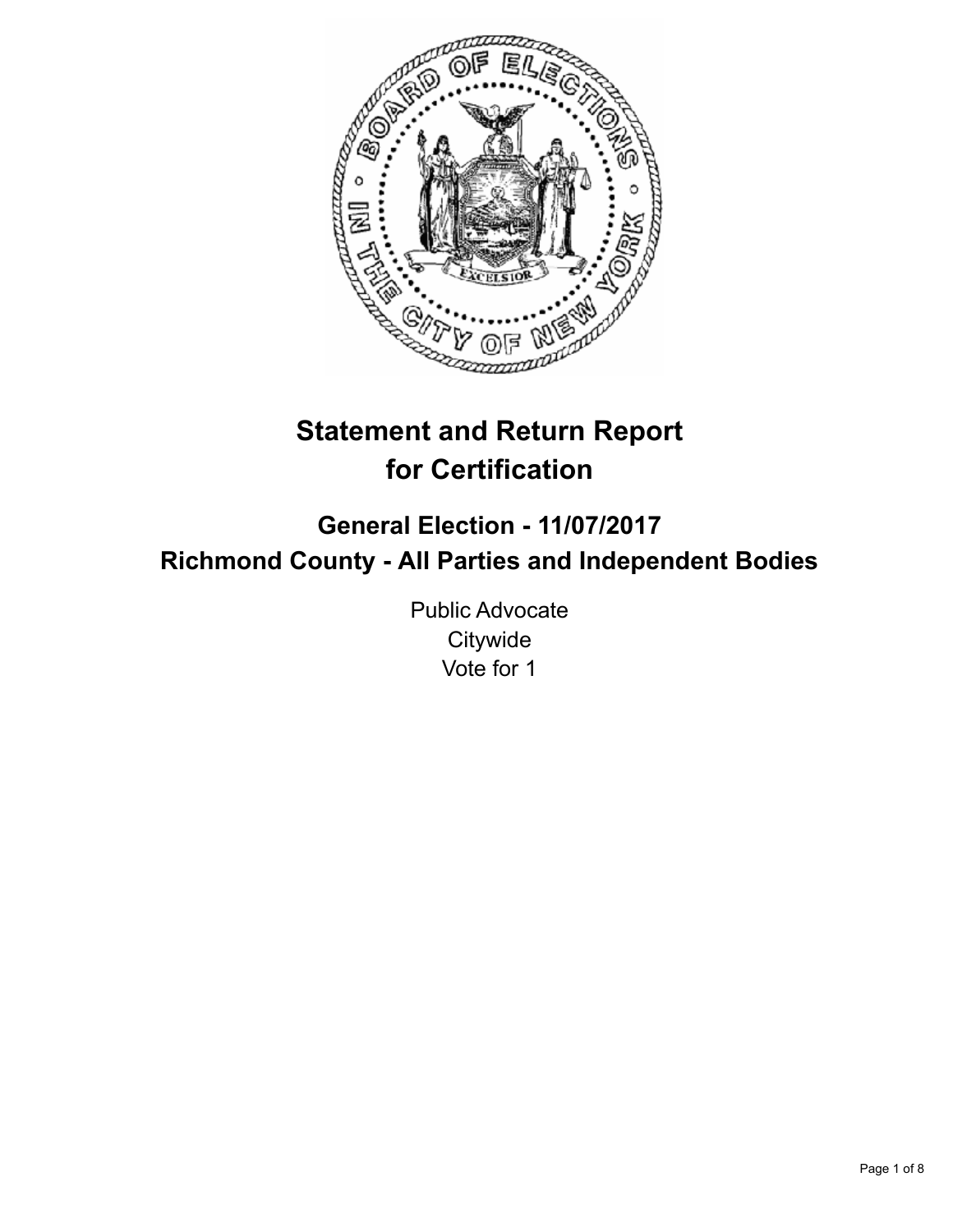

| <b>PUBLIC COUNTER</b>                                    | 21,787 |
|----------------------------------------------------------|--------|
| MANUALLY COUNTED EMERGENCY                               | 0      |
| <b>ABSENTEE / MILITARY</b>                               | 998    |
| AFFIDAVIT                                                | 221    |
| <b>Total Ballots</b>                                     | 23,006 |
| Less - Inapplicable Federal/Special Presidential Ballots | 0      |
| <b>Total Applicable Ballots</b>                          | 23,006 |
| LETITIA JAMES (DEMOCRATIC)                               | 12,219 |
| JUAN CARLOS POLANCO (REPUBLICAN)                         | 4,454  |
| MICHAEL A. O'REILLY (CONSERVATIVE)                       | 3,755  |
| JAMES C. LANE (GREEN)                                    | 324    |
| LETITIA JAMES (WORKING FAMILIES)                         | 860    |
| JUAN CARLOS POLANCO (REFORM)                             | 99     |
| JUAN CARLOS POLANCO (STOP DE BLASIO)                     | 91     |
| DEVIN BALKIND (LIBERTARIAN)                              | 159    |
| ALEX ZABLOCKI (WRITE-IN)                                 | 1      |
| <b>BOBBY SANDS (WRITE-IN)</b>                            | 1      |
| COREY ORTEGA (WRITE-IN)                                  | 1      |
| DAVE GROHL (WRITE-IN)                                    | 1      |
| DAVID PARISI (WRITE-IN)                                  | 1      |
| DEBORAH L. ROSE (WRITE-IN)                               | 1      |
| DOMINICK R. DERUBBIO (WRITE-IN)                          | 1      |
| EDGAR ROSALES (WRITE-IN)                                 | 1      |
| GENA MIMOZO (WRITE-IN)                                   | 1      |
| <b>GEORGE CODD (WRITE-IN)</b>                            | 1      |
| JASON MAHONEY (WRITE-IN)                                 | 1      |
| JULIE MOODY LEWIS (WRITE-IN)                             | 1      |
| LOUIS ADIMANDO (WRITE-IN)                                | 1      |
| LOUIS RIVERA (WRITE-IN)                                  | 1      |
| MAX BAER, JR. (WRITE-IN)                                 | 1      |
| RANDY SIMS (WRITE-IN)                                    | 1      |
| ROBERT RITZ (WRITE-IN)                                   | 1      |
| SEAN JOHNSON (WRITE-IN)                                  | 1      |
| SONG DA (WRITE-IN)                                       | 1      |
| THEODORE ROOSEVELT (WRITE-IN)                            | 1      |
| TINGTING ROCA (WRITE-IN)                                 | 1      |
| UNATTRIBUTABLE WRITE-IN (WRITE-IN)                       | 7      |
| UNCOUNTED WRITE-IN PER STATUTE (WRITE-IN)                | 1      |
| WILLIAM MCGRATH (WRITE-IN)                               | 1      |
| <b>Total Votes</b>                                       | 21,991 |
| Unrecorded                                               | 1,015  |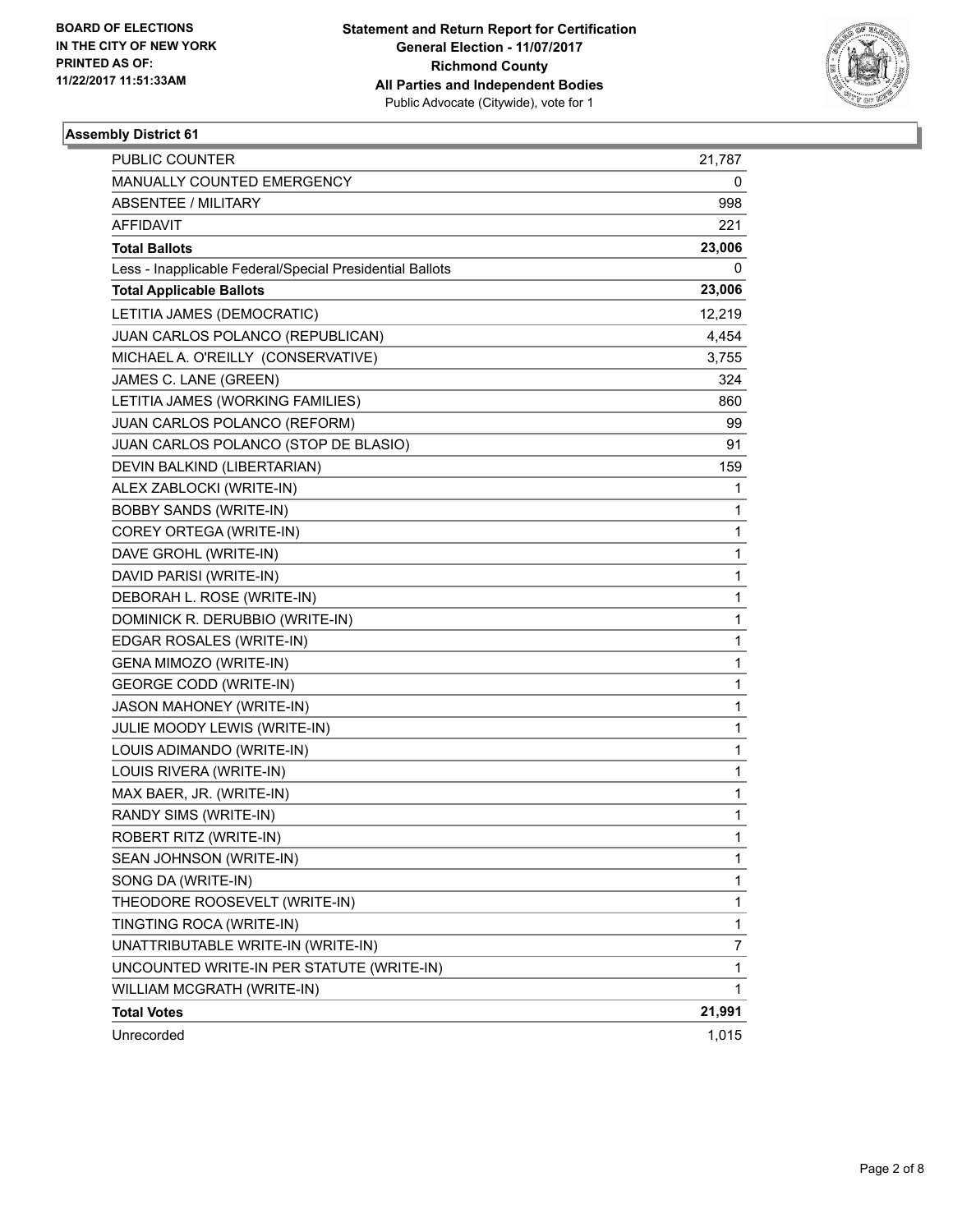

| <b>PUBLIC COUNTER</b>                                    | 31,137                  |
|----------------------------------------------------------|-------------------------|
| MANUALLY COUNTED EMERGENCY                               | 0                       |
| <b>ABSENTEE / MILITARY</b>                               | 961                     |
| AFFIDAVIT                                                | 293                     |
| <b>Total Ballots</b>                                     | 32,391                  |
| Less - Inapplicable Federal/Special Presidential Ballots | 0                       |
| <b>Total Applicable Ballots</b>                          | 32,391                  |
| LETITIA JAMES (DEMOCRATIC)                               | 6,258                   |
| JUAN CARLOS POLANCO (REPUBLICAN)                         | 13,775                  |
| MICHAEL A. O'REILLY (CONSERVATIVE)                       | 9,213                   |
| JAMES C. LANE (GREEN)                                    | 223                     |
| LETITIA JAMES (WORKING FAMILIES)                         | 542                     |
| JUAN CARLOS POLANCO (REFORM)                             | 100                     |
| JUAN CARLOS POLANCO (STOP DE BLASIO)                     | 141                     |
| DEVIN BALKIND (LIBERTARIAN)                              | 142                     |
| ALAN CATANEO (WRITE-IN)                                  | 2                       |
| ANDREW VILLA (WRITE-IN)                                  | 1                       |
| ANTHONY VOLPE (WRITE-IN)                                 | 1                       |
| BERT KANNUDO (WRITE-IN)                                  | 2                       |
| BRIAN J. GONZALES (WRITE-IN)                             | 1                       |
| DAWN GALANTE (WRITE-IN)                                  | 1                       |
| DONALD J. TRUMP, JR (WRITE-IN)                           | 2                       |
| <b>GRIFFIN FOSSELLA (WRITE-IN)</b>                       | 1                       |
| JEFFREY KAPPEN (WRITE-IN)                                | 1                       |
| JOHN GULIANO (WRITE-IN)                                  | 1                       |
| JOSEPH C. BORELLI (WRITE-IN)                             | 2                       |
| JOSEPH MIONE (WRITE-IN)                                  | 1                       |
| KATHLEEN GORMAN (WRITE-IN)                               | 1                       |
| <b>KYLE RIORBUN (WRITE-IN)</b>                           | 1                       |
| LAURA SWORD (WRITE-IN)                                   | 1                       |
| LOUIS LEONARD ROMANO (WRITE-IN)                          | 1                       |
| <b>MARC HANSEN (WRITE-IN)</b>                            | 1                       |
| MICHAEL PUSHARAN (WRITE-IN)                              | 1                       |
| PHILIP LIA (WRITE-IN)                                    | 1                       |
| UNATTRIBUTABLE WRITE-IN (WRITE-IN)                       | 9                       |
| UNCOUNTED WRITE-IN PER STATUTE (WRITE-IN)                | $\overline{\mathbf{c}}$ |
| ZIGGY CASEY (WRITE-IN)                                   | 1                       |
| <b>Total Votes</b>                                       | 30,429                  |
| Unrecorded                                               | 1,962                   |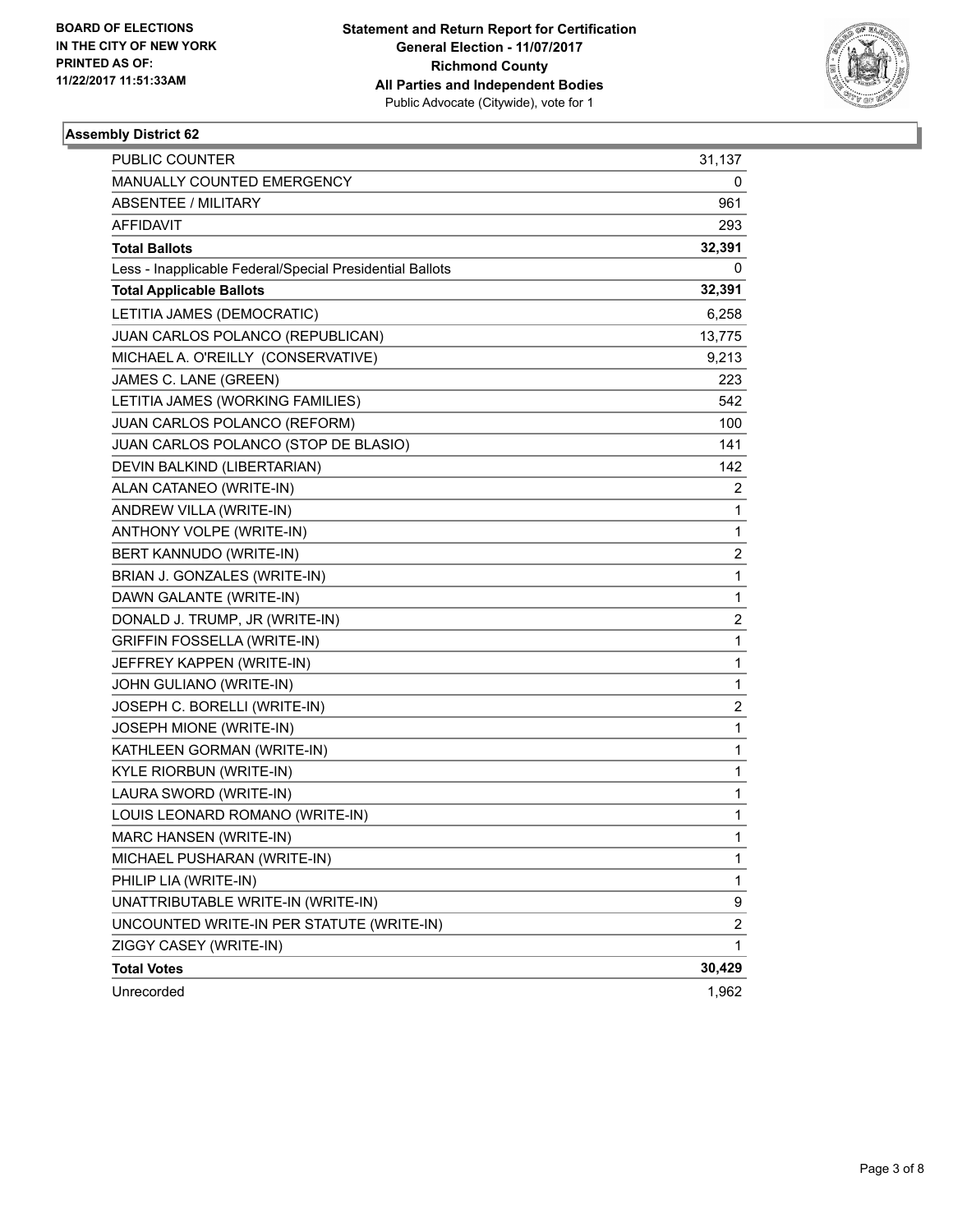

| PUBLIC COUNTER                                           | 23,788 |
|----------------------------------------------------------|--------|
| MANUALLY COUNTED EMERGENCY                               | 0      |
| <b>ABSENTEE / MILITARY</b>                               | 1,059  |
| AFFIDAVIT                                                | 221    |
| <b>Total Ballots</b>                                     | 25,068 |
| Less - Inapplicable Federal/Special Presidential Ballots | 0      |
| <b>Total Applicable Ballots</b>                          | 25,068 |
| LETITIA JAMES (DEMOCRATIC)                               | 8,658  |
| JUAN CARLOS POLANCO (REPUBLICAN)                         | 8,095  |
| MICHAEL A. O'REILLY (CONSERVATIVE)                       | 5,675  |
| JAMES C. LANE (GREEN)                                    | 284    |
| LETITIA JAMES (WORKING FAMILIES)                         | 549    |
| JUAN CARLOS POLANCO (REFORM)                             | 102    |
| JUAN CARLOS POLANCO (STOP DE BLASIO)                     | 110    |
| DEVIN BALKIND (LIBERTARIAN)                              | 119    |
| ALVARO ARIAS (WRITE-IN)                                  | 1      |
| BARACK OBAMA (WRITE-IN)                                  | 1      |
| DALE C. SIMS (WRITE-IN)                                  | 1      |
| ECHO CHARLES (WRITE-IN)                                  | 1      |
| GONZALO MERCADO (WRITE-IN)                               | 1      |
| HAROLD GATES (WRITE-IN)                                  | 1      |
| JASON RUBY (WRITE-IN)                                    | 1      |
| KEVIN BAROZ (WRITE-IN)                                   | 1      |
| KYLE BLUTH (WRITE-IN)                                    | 1      |
| LISA GREY (WRITE-IN)                                     | 1      |
| MICHAEL J. PENROSE (WRITE-IN)                            | 1      |
| MICHAEL REILLY (WRITE-IN)                                | 1      |
| PETER SENE (WRITE-IN)                                    | 1      |
| PHILIP LIA (WRITE-IN)                                    | 1      |
| SRANTE JONES (WRITE-IN)                                  | 1      |
| STEVE CAMMAROTA (WRITE-IN)                               | 1      |
| STEVEN KOLLER (WRITE-IN)                                 | 1      |
| THOMAS JUDE BAROZ (WRITE-IN)                             | 1      |
| TODD STROH (WRITE-IN)                                    | 1      |
| UNATTRIBUTABLE WRITE-IN (WRITE-IN)                       | 10     |
| WILL BAROZ (WRITE-IN)                                    | 1      |
| <b>Total Votes</b>                                       | 23,622 |
| Unrecorded                                               | 1,446  |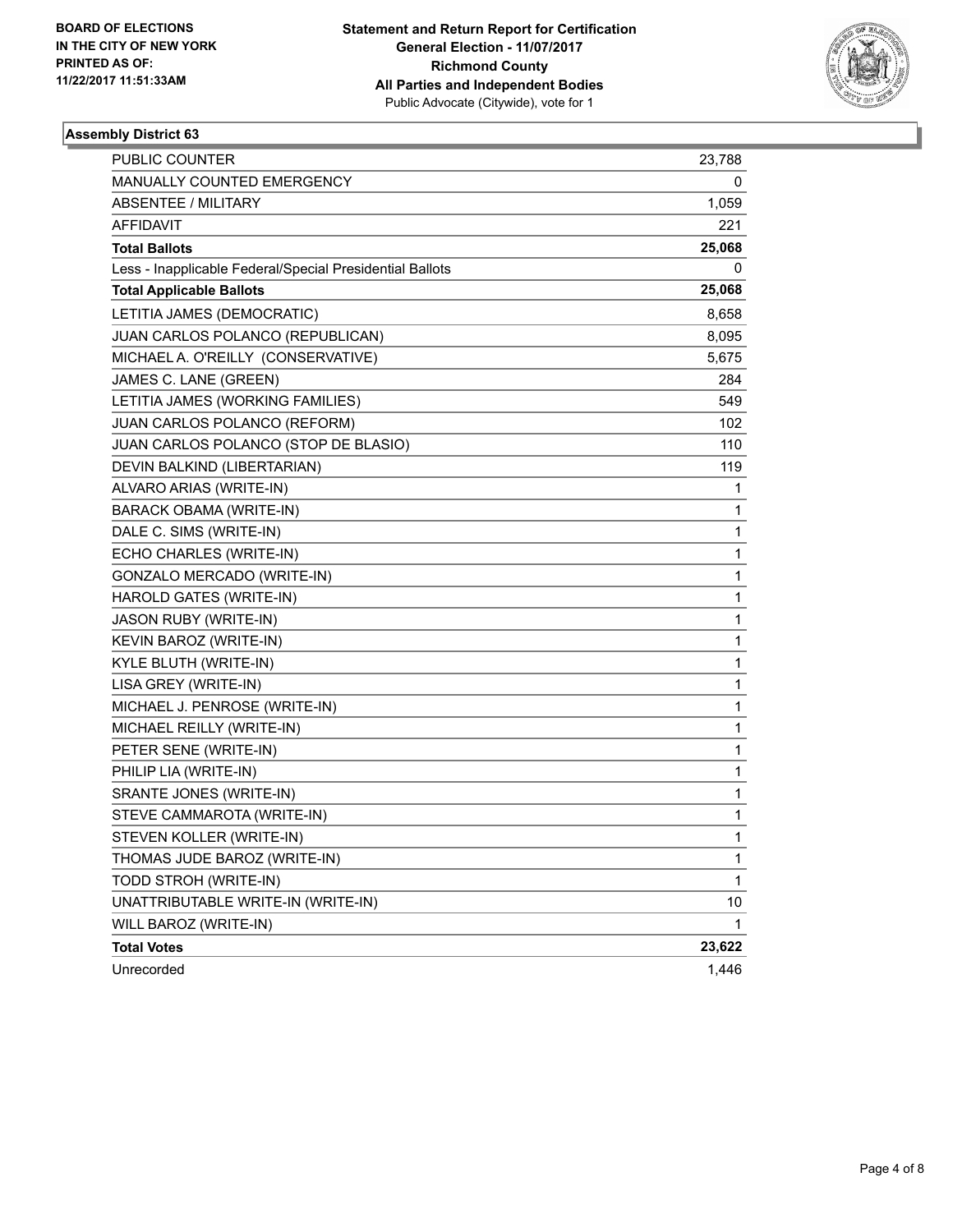

| PUBLIC COUNTER                                           | 18,860       |
|----------------------------------------------------------|--------------|
| MANUALLY COUNTED EMERGENCY                               | 0            |
| <b>ABSENTEE / MILITARY</b>                               | 834          |
| <b>AFFIDAVIT</b>                                         | 143          |
| <b>Total Ballots</b>                                     | 19,837       |
| Less - Inapplicable Federal/Special Presidential Ballots | 0            |
| <b>Total Applicable Ballots</b>                          | 19,837       |
| LETITIA JAMES (DEMOCRATIC)                               | 5,073        |
| JUAN CARLOS POLANCO (REPUBLICAN)                         | 7,420        |
| MICHAEL A. O'REILLY (CONSERVATIVE)                       | 5,139        |
| JAMES C. LANE (GREEN)                                    | 197          |
| LETITIA JAMES (WORKING FAMILIES)                         | 456          |
| JUAN CARLOS POLANCO (REFORM)                             | 83           |
| JUAN CARLOS POLANCO (STOP DE BLASIO)                     | 112          |
| DEVIN BALKIND (LIBERTARIAN)                              | 118          |
| ADAIR MARTINEZ (WRITE-IN)                                | 1            |
| ALFRED C. SHARPTON (WRITE-IN)                            | 1            |
| ANTHONY INCARBUNE (WRITE-IN)                             | 1            |
| DAVID C. EISENBACH (WRITE-IN)                            | 2            |
| ESTEBAN E. GONZALEZ (WRITE-IN)                           | 1            |
| IRIS FELSENSTEIN (WRITE-IN)                              | 1            |
| JAMES A. ALFANO (WRITE-IN)                               | $\mathbf{1}$ |
| JOHN SZELUGA (WRITE-IN)                                  | $\mathbf{1}$ |
| JOSEPH GORGA, JR. (WRITE-IN)                             | 1            |
| MICHAEL GRAHAM (WRITE-IN)                                | 1            |
| PETER LANTRY (WRITE-IN)                                  | 1            |
| RALPH NADER (WRITE-IN)                                   | 1            |
| RAMY HANNA (WRITE-IN)                                    | 1            |
| ROBERT HELBOCK (WRITE-IN)                                | 1            |
| STEPHEN MCFEELY (WRITE-IN)                               | $\mathbf{1}$ |
| STEVE DIBRIENZA (WRITE-IN)                               | 1            |
| UNATTRIBUTABLE WRITE-IN (WRITE-IN)                       | 9            |
| UNCOUNTED WRITE-IN PER STATUTE (WRITE-IN)                | 1            |
| <b>Total Votes</b>                                       | 18,625       |
| Unrecorded                                               | 1,212        |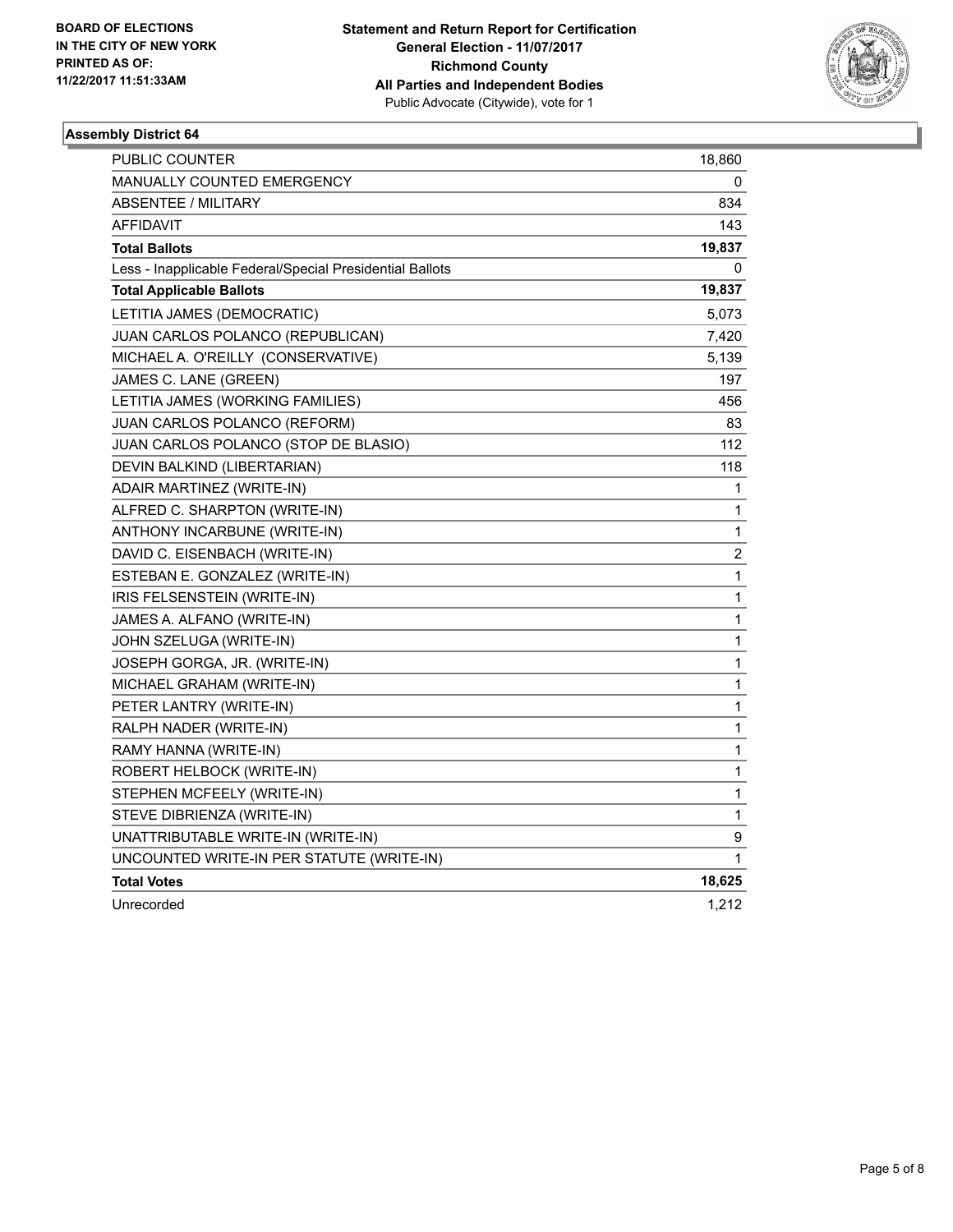

#### **Total for Public Advocate (Citywide) - Richmond County**

| <b>PUBLIC COUNTER</b>                                    | 95,572       |
|----------------------------------------------------------|--------------|
| MANUALLY COUNTED EMERGENCY                               | 0            |
| <b>ABSENTEE / MILITARY</b>                               | 3,852        |
| AFFIDAVIT                                                | 878          |
| <b>Total Ballots</b>                                     | 100,302      |
| Less - Inapplicable Federal/Special Presidential Ballots | 0            |
| <b>Total Applicable Ballots</b>                          | 100,302      |
| LETITIA JAMES (DEMOCRATIC)                               | 32,208       |
| JUAN CARLOS POLANCO (REPUBLICAN)                         | 33,744       |
| MICHAEL A. O'REILLY (CONSERVATIVE)                       | 23,782       |
| JAMES C. LANE (GREEN)                                    | 1,028        |
| LETITIA JAMES (WORKING FAMILIES)                         | 2,407        |
| JUAN CARLOS POLANCO (REFORM)                             | 384          |
| JUAN CARLOS POLANCO (STOP DE BLASIO)                     | 454          |
| DEVIN BALKIND (LIBERTARIAN)                              | 538          |
| ADAIR MARTINEZ (WRITE-IN)                                | 1            |
| ALAN CATANEO (WRITE-IN)                                  | 2            |
| ALEX ZABLOCKI (WRITE-IN)                                 | $\mathbf{1}$ |
| ALFRED C. SHARPTON (WRITE-IN)                            | 1            |
| ALVARO ARIAS (WRITE-IN)                                  | 1            |
| ANDREW VILLA (WRITE-IN)                                  | $\mathbf 1$  |
| ANTHONY INCARBUNE (WRITE-IN)                             | 1            |
| ANTHONY VOLPE (WRITE-IN)                                 | 1            |
| BARACK OBAMA (WRITE-IN)                                  | 1            |
| BERT KANNUDO (WRITE-IN)                                  | 2            |
| <b>BOBBY SANDS (WRITE-IN)</b>                            | 1            |
| BRIAN J. GONZALES (WRITE-IN)                             | $\mathbf 1$  |
| COREY ORTEGA (WRITE-IN)                                  | 1            |
| DALE C. SIMS (WRITE-IN)                                  | 1            |
| DAVE GROHL (WRITE-IN)                                    | 1            |
| DAVID C. EISENBACH (WRITE-IN)                            | 2            |
| DAVID PARISI (WRITE-IN)                                  | $\mathbf{1}$ |
| DAWN GALANTE (WRITE-IN)                                  | 1            |
| DEBORAH L. ROSE (WRITE-IN)                               | 1            |
| DOMINICK R. DERUBBIO (WRITE-IN)                          | 1            |
| DONALD J. TRUMP, JR (WRITE-IN)                           | 2            |
| ECHO CHARLES (WRITE-IN)                                  | 1            |
| EDGAR ROSALES (WRITE-IN)                                 | 1            |
| ESTEBAN E. GONZALEZ (WRITE-IN)                           | 1            |
| GENA MIMOZO (WRITE-IN)                                   | 1            |
| <b>GEORGE CODD (WRITE-IN)</b>                            | 1            |
| GONZALO MERCADO (WRITE-IN)                               | 1            |
| <b>GRIFFIN FOSSELLA (WRITE-IN)</b>                       | 1            |
| HAROLD GATES (WRITE-IN)                                  | 1            |
| IRIS FELSENSTEIN (WRITE-IN)                              | 1            |
| JAMES A. ALFANO (WRITE-IN)                               | 1            |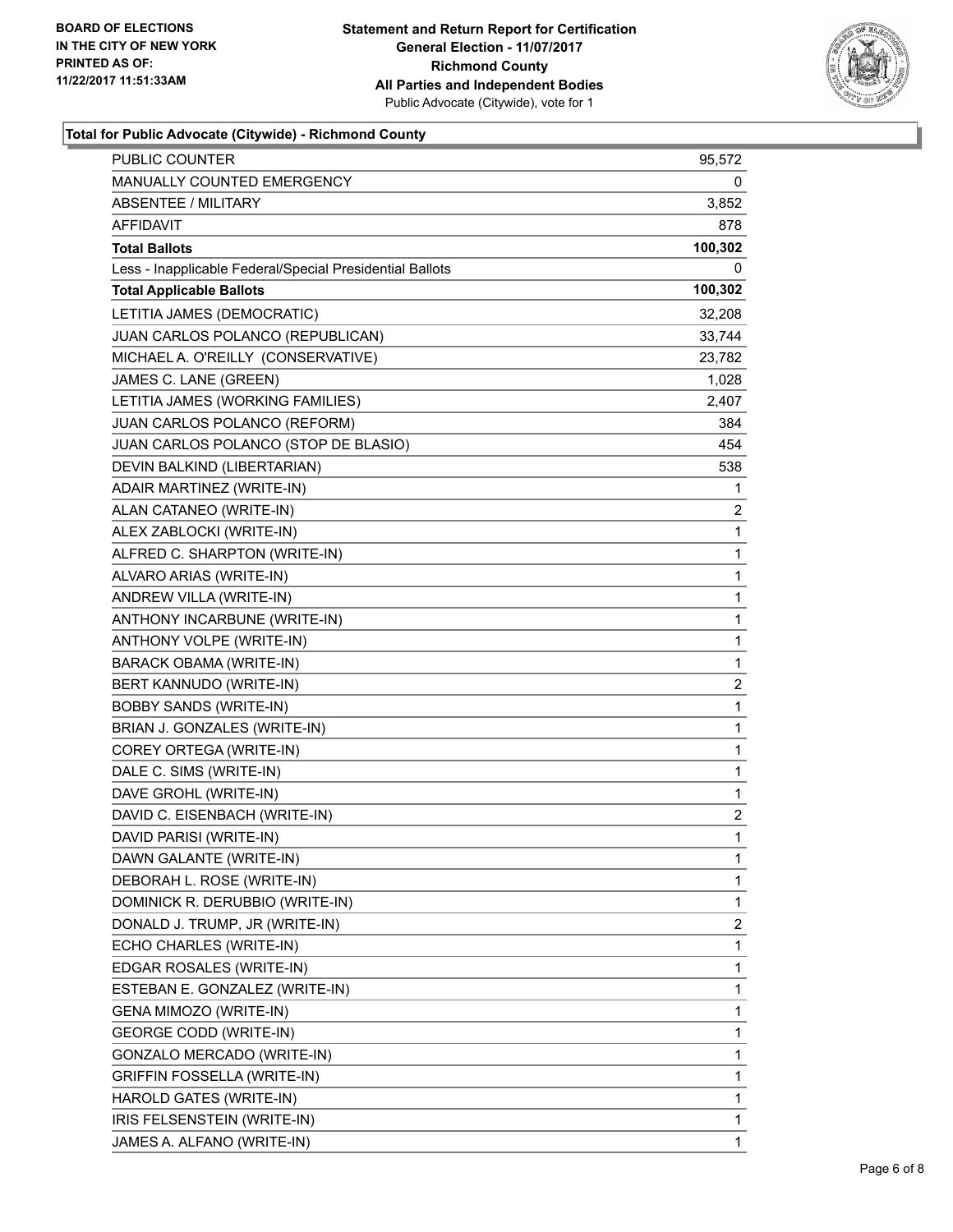

#### **Total for Public Advocate (Citywide) - Richmond County**

| <b>JASON MAHONEY (WRITE-IN)</b>           | 1  |
|-------------------------------------------|----|
| JASON RUBY (WRITE-IN)                     | 1  |
| JEFFREY KAPPEN (WRITE-IN)                 | 1  |
| JOHN GULIANO (WRITE-IN)                   | 1  |
| JOHN SZELUGA (WRITE-IN)                   | 1  |
| JOSEPH C. BORELLI (WRITE-IN)              | 2  |
| JOSEPH GORGA, JR. (WRITE-IN)              | 1  |
| JOSEPH MIONE (WRITE-IN)                   | 1  |
| JULIE MOODY LEWIS (WRITE-IN)              | 1  |
| KATHLEEN GORMAN (WRITE-IN)                | 1  |
| KEVIN BAROZ (WRITE-IN)                    | 1  |
| KYLE BLUTH (WRITE-IN)                     | 1  |
| KYLE RIORBUN (WRITE-IN)                   | 1  |
| LAURA SWORD (WRITE-IN)                    | 1  |
| LISA GREY (WRITE-IN)                      | 1  |
| LOUIS ADIMANDO (WRITE-IN)                 | 1  |
| LOUIS LEONARD ROMANO (WRITE-IN)           | 1  |
| LOUIS RIVERA (WRITE-IN)                   | 1  |
| MARC HANSEN (WRITE-IN)                    | 1  |
| MAX BAER, JR. (WRITE-IN)                  | 1  |
| MICHAEL GRAHAM (WRITE-IN)                 | 1  |
| MICHAEL J. PENROSE (WRITE-IN)             | 1  |
| MICHAEL PUSHARAN (WRITE-IN)               | 1  |
| MICHAEL REILLY (WRITE-IN)                 | 1  |
| PETER LANTRY (WRITE-IN)                   | 1  |
| PETER SENE (WRITE-IN)                     | 1  |
| PHILIP LIA (WRITE-IN)                     | 2  |
| RALPH NADER (WRITE-IN)                    | 1  |
| RAMY HANNA (WRITE-IN)                     | 1  |
| RANDY SIMS (WRITE-IN)                     | 1  |
| ROBERT HELBOCK (WRITE-IN)                 | 1  |
| ROBERT RITZ (WRITE-IN)                    | 1  |
| SEAN JOHNSON (WRITE-IN)                   | 1  |
| SONG DA (WRITE-IN)                        | 1  |
| SRANTE JONES (WRITE-IN)                   | 1  |
| STEPHEN MCFEELY (WRITE-IN)                | 1  |
| STEVE CAMMAROTA (WRITE-IN)                | 1  |
| STEVE DIBRIENZA (WRITE-IN)                | 1  |
| STEVEN KOLLER (WRITE-IN)                  | 1  |
| THEODORE ROOSEVELT (WRITE-IN)             | 1  |
| THOMAS JUDE BAROZ (WRITE-IN)              | 1  |
| TINGTING ROCA (WRITE-IN)                  | 1  |
| TODD STROH (WRITE-IN)                     | 1  |
| UNATTRIBUTABLE WRITE-IN (WRITE-IN)        | 35 |
| UNCOUNTED WRITE-IN PER STATUTE (WRITE-IN) | 4  |
| WILL BAROZ (WRITE-IN)                     | 1  |
|                                           |    |